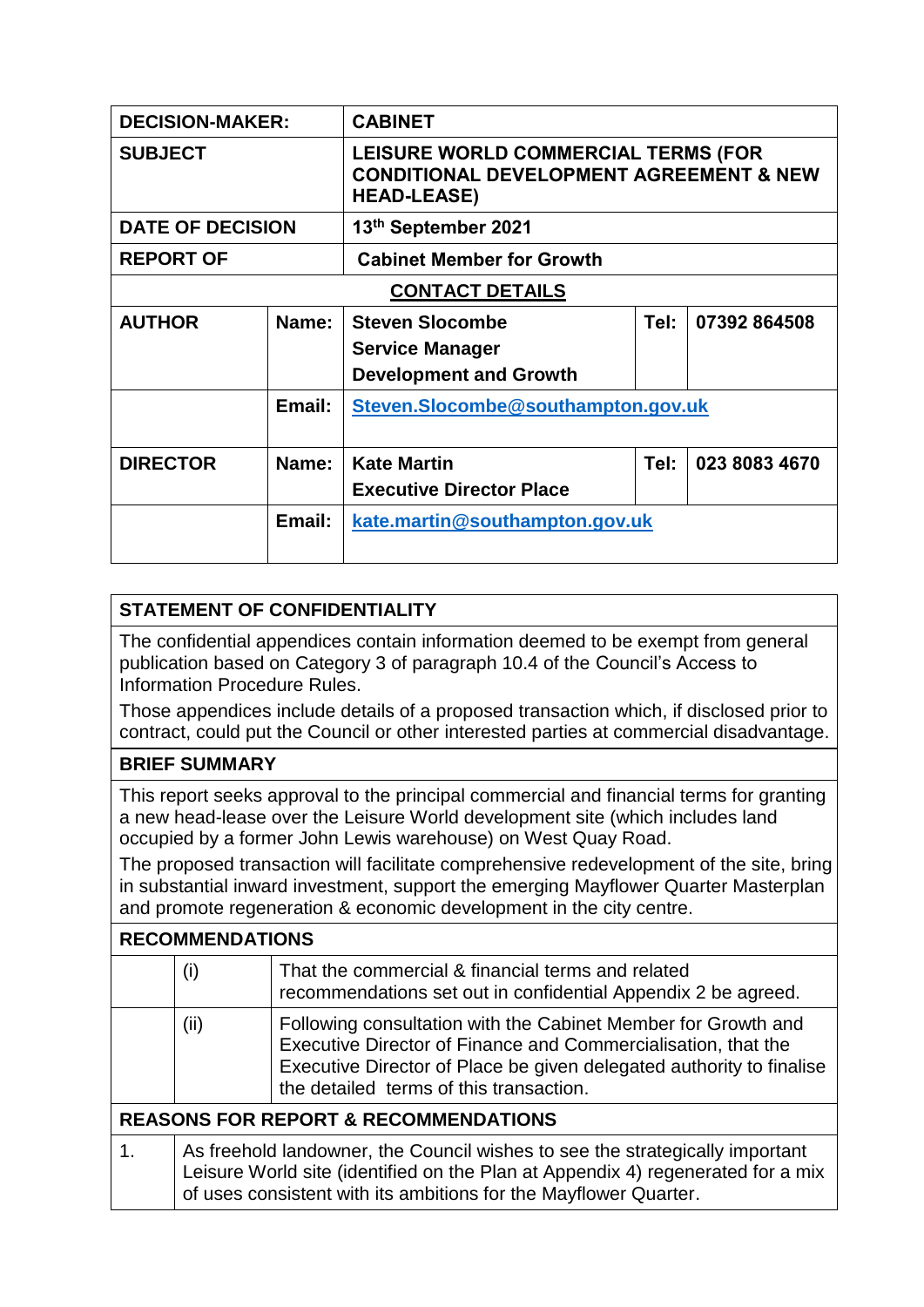| 2.             | Delivering the desired outcomes will necessitate changes to existing tenure<br>arrangements, including re-gearing of the current ground leases, to enable the<br>proposed scheme to be funded by the developer.                                                                                                                                                                                                                                                                       |  |  |  |
|----------------|---------------------------------------------------------------------------------------------------------------------------------------------------------------------------------------------------------------------------------------------------------------------------------------------------------------------------------------------------------------------------------------------------------------------------------------------------------------------------------------|--|--|--|
|                | ALTERNATIVE OPTIONS CONSIDERED AND REJECTED                                                                                                                                                                                                                                                                                                                                                                                                                                           |  |  |  |
| 3.             | Do Nothing – the proposed redevelopment (as approved in-principle by the<br>Council's Planning and Rights of Way Panel in March 2020) would not happen<br>without the Council's co-operation as Freehold landowner, so opportunities to<br>achieve significant economic and other benefits would be lost.                                                                                                                                                                             |  |  |  |
| 4.             | Sell the Council's interest – this would sub-optimise long-term returns, deny the<br>Council substantive influence over redevelopment of this key site and risk a<br>scheme coming forward which failed to deliver on key city vision objectives.                                                                                                                                                                                                                                     |  |  |  |
| 5.             | Council buy out head-lease and develop the site itself – quite apart from the<br>lessee's reluctance to sell, this would involve significant (unbudgeted) capital<br>expenditure and substantial project resources that the Council does not have.<br>It is therefore considered preferable to work with a willing partner/investor using<br>the Council's influence as landowner and planning authority, to deliver a<br>scheme consistent with its corporate and social priorities. |  |  |  |
| <b>DETAILS</b> |                                                                                                                                                                                                                                                                                                                                                                                                                                                                                       |  |  |  |
| 6.             | Leisure World is a commercial leisure complex dating from the early 1990s.                                                                                                                                                                                                                                                                                                                                                                                                            |  |  |  |
|                | The scheme is anchored by an Odeon multi-screen cinema, nightclub and<br>Grosvenor Casino, together with ancillary food & beverage outlets and all<br>served a large surface car park.                                                                                                                                                                                                                                                                                                |  |  |  |
|                | The Leisure World complex is entirely sub-let to Rank Group and is typical of<br>its era in terms of format & content, but has been under-invested recently and<br>also suffered against more modern competition nearby - even before the Covid<br>pandemic caused its temporary closure in spring of 2020.                                                                                                                                                                           |  |  |  |
|                | The proposed redevelopment site also includes adjoining land occupied by a<br>former John Lewis warehouse, on the corner of West Quay Road and City<br>Industrial Park, which is currently occupied on a short-term lease.                                                                                                                                                                                                                                                            |  |  |  |
|                | Importantly for the city, the current properties and their settings add little value<br>to public realm or urban landscape character and, without substantial<br>investment, are likely to suffer further decline in the near-term future.                                                                                                                                                                                                                                            |  |  |  |
| 7.             | The Council's freehold ownership is subject to 2 long ground-leases (both<br>controlled by UBS investment funds) as shown on the plan in Appendix 4.<br>Details of the existing leases are set out in Appendix 1 to this report.                                                                                                                                                                                                                                                      |  |  |  |
|                | While these leases enable existing commercial uses to continue, they are not<br>sufficiently long or flexible enough in terms of permitted use, to support the<br>substantial investment required to deliver the proposed redevelopment.                                                                                                                                                                                                                                              |  |  |  |
| 8.             | A (confidential) report on the commercial terms is at Appendix 1 and final terms<br>of the conditional agreement for re-gearing the head-leases have been subject<br>to a formal S123 'best consideration' review by property consultants Cushman<br>and Wakefield (Appendix 2).                                                                                                                                                                                                      |  |  |  |
| 9.             | The UBS proposals were developed following extensive negotiations with the<br>Council's planning team and included public consultations and presentations to<br>key stakeholders (including Councillors)                                                                                                                                                                                                                                                                              |  |  |  |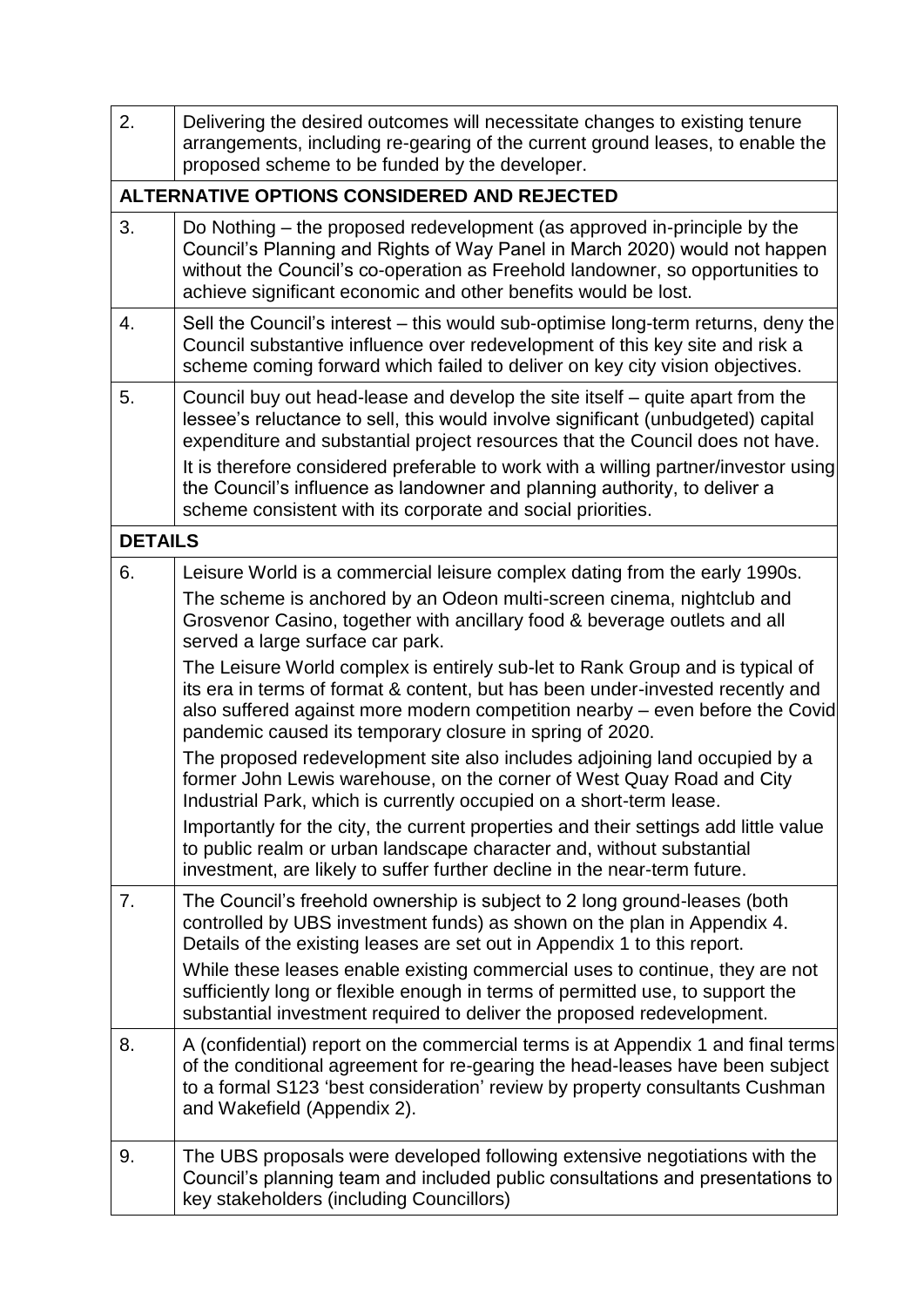|                              | An outline planning application was subsequently submitted which the Planning<br>& Rights of Way Panel approved at its March 2021 meeting subject to a<br>Section 106 Agreement                                                                                                                                                                                                                                             |  |  |
|------------------------------|-----------------------------------------------------------------------------------------------------------------------------------------------------------------------------------------------------------------------------------------------------------------------------------------------------------------------------------------------------------------------------------------------------------------------------|--|--|
|                              | Final conditions and the related Section 106 Agreement are currently being<br>finalised and it is anticipated that Outline permission will be granted shortly.                                                                                                                                                                                                                                                              |  |  |
|                              | Subject to this, the developer expects to submit Reserved Matters for Phase 1<br>during autumn 2021 and commence development in the third quarter of 2022.                                                                                                                                                                                                                                                                  |  |  |
| 10.                          | In summary the proposed scheme comprises:                                                                                                                                                                                                                                                                                                                                                                                   |  |  |
|                              | $\circ$<br>Phase 1 - New cinema and casino plus hotel & complementary uses<br>Phase 2 - 10,000 Sq.M. office building and circa 300 residential units<br>$\circ$<br>Phase $3$ - Further 350 residential units and second $(3^*$ -4*) hotel<br>$\circ$<br>Phase 4 - Potential 'wellbeing' facility and/or further commercial uses<br>$\circ$                                                                                  |  |  |
|                              | There is scope for the precise mix of uses to flex in response to market<br>conditions but, in addition to planning controls, it's freehold land ownership will<br>enable the Council to discuss the final scheme content with the developer. For<br>example, the planning department have indicated that a change from<br>employment to residential conversion would be considered under the prior<br>notification scheme. |  |  |
| 11.                          | The Council will work with the developer to deliver so that environmental<br>considerations for the City are reflected in the new development, including use<br>of latest building technologies and significant 'greening' of the public realm.                                                                                                                                                                             |  |  |
|                              | The residential elements will be built to the most recent design standards and<br>the developer is currently intending that the commercial buildings will be<br>designed to achieve BREEAM 'Excellent' ratings, employ low carbon<br>technologies which is an approach supported by the Council.                                                                                                                            |  |  |
| 12.                          | Southampton city centre needs this type of private investment to support<br>recovery from the Covid-19 pandemic and grow the local economy.                                                                                                                                                                                                                                                                                 |  |  |
|                              | The new scheme will create a large amount of jobs (potentially peaking at 700<br>Full Time Equivalents (FTEs) during 6-8 years of building works. A similar<br>number of new permanent jobs (over and above the existing scheme) will be<br>created once the scheme is completed.                                                                                                                                           |  |  |
| 13.                          | In financial terms, the new lease will produce an enhanced ground rent income<br>for the Council and there is also potential to generate capital receipts from the<br>development, as explained in Appendix 1.                                                                                                                                                                                                              |  |  |
| 14.                          | Much of the legal work required to progress this matter has already been done<br>(at the developer's cost) and, subject to Cabinet approval, a conditional<br>Agreement could be exchanged shortly after outline planning is granted.                                                                                                                                                                                       |  |  |
|                              | This would, in turn, enable the developer to sign agreements with end-users,<br>submit Reserved Matters for Phase 1 and progress towards a start on site in<br>mid-2022, with the first phase being occupied during 2024-25.                                                                                                                                                                                                |  |  |
| <b>RESOURCE IMPLICATIONS</b> |                                                                                                                                                                                                                                                                                                                                                                                                                             |  |  |
|                              | <b>Capital/Revenue</b>                                                                                                                                                                                                                                                                                                                                                                                                      |  |  |
| 15.                          | The main lease terms including forecast income is included in Appendix 1.                                                                                                                                                                                                                                                                                                                                                   |  |  |
| 16.                          | There are no material capital or revenue expenditure implications, as the<br>developer is fully funding the project as well as covering a majority of the<br>Council's costs such as external legal fees.                                                                                                                                                                                                                   |  |  |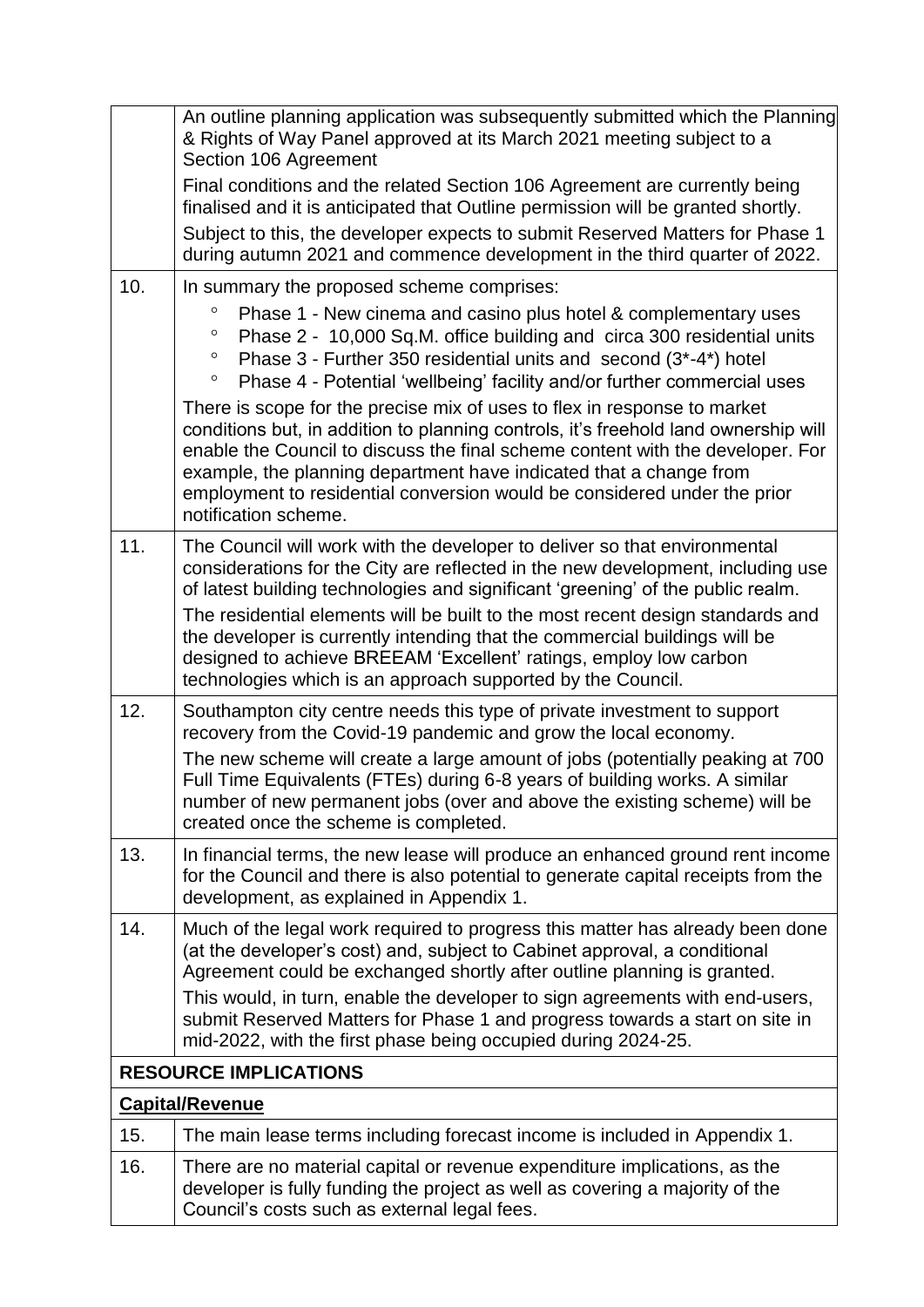| 17. | However, such a complex long-term project, with a programme of 6-8 years,<br>will require resources (mainly Property personnel) to manage working<br>relationships with the developer's team, monitor the scheme in progress and<br>validate the Council's financial participation. The intention is this will be<br>resourced-within the budget provision for the development team, or if the need<br>arises for external assist through the limited budget provision for external help,<br>though the position on resources will need to be kept under review as the work<br>level develops over time. |
|-----|----------------------------------------------------------------------------------------------------------------------------------------------------------------------------------------------------------------------------------------------------------------------------------------------------------------------------------------------------------------------------------------------------------------------------------------------------------------------------------------------------------------------------------------------------------------------------------------------------------|
|     | <b>Property/Other</b>                                                                                                                                                                                                                                                                                                                                                                                                                                                                                                                                                                                    |
| 18. | The Council will need to closely monitor the project and commercial<br>arrangements related thereto, so a dedicated 'development management'<br>resource will need to be employed and requires funding as mentioned above.                                                                                                                                                                                                                                                                                                                                                                               |
|     | <b>LEGAL IMPLICATIONS</b>                                                                                                                                                                                                                                                                                                                                                                                                                                                                                                                                                                                |
|     | Statutory power to undertake proposals in the report:                                                                                                                                                                                                                                                                                                                                                                                                                                                                                                                                                    |
| 19. | The Council powers to promote this development are Section 123 Local<br>Government Act 1972 and Section 1 Localism Act 2011.                                                                                                                                                                                                                                                                                                                                                                                                                                                                             |
|     | <b>Other Legal Implications:</b>                                                                                                                                                                                                                                                                                                                                                                                                                                                                                                                                                                         |
| 20. | This is property transaction and legally the Council may proceed as outlined in<br>the detailed appendices to this report.                                                                                                                                                                                                                                                                                                                                                                                                                                                                               |
| 21. | UBS long leasehold interest means that, in practice, they are the only party<br>with which the Council can deal, unless compulsory powers were invoked<br>(uncertain, costly and time-consuming) so this is the best opportunity for re-<br>generation of the subject site to be delivered in a reasonable time-frame.                                                                                                                                                                                                                                                                                   |
|     | <b>RISK MANAGEMENT IMPLICATIONS</b>                                                                                                                                                                                                                                                                                                                                                                                                                                                                                                                                                                      |
| 22. | The Council's participation, including any risk management implications, are<br>detailed in confidential Appendix 1 to this report. However, the Council is not<br>taking any active participation in the re-development and (apart from timing of<br>the projected revenue & capital receipts) no financial risks are involved.                                                                                                                                                                                                                                                                         |
| 23. | This scheme is subject to uncontrollable economic events which is normal                                                                                                                                                                                                                                                                                                                                                                                                                                                                                                                                 |
|     | for schemes with a long delivery timetable.                                                                                                                                                                                                                                                                                                                                                                                                                                                                                                                                                              |
|     | <b>POLICY FRAMEWORK &amp; CORPORATE IMPLICATIONS</b>                                                                                                                                                                                                                                                                                                                                                                                                                                                                                                                                                     |
| 24. | The statutory Local Plan currently identifies the subject site as being located in<br>a primarily commercial area and the outline planning application has been<br>determined against current policies, which recognise the role of mixed-use<br>development in supporting a vibrant city centre economy.                                                                                                                                                                                                                                                                                                |
| 25. | This scheme supports many of the Council's strategic objectives around<br>housing, environment, sustainability, Green City and economic development.<br>The emerging Mayflower Quarter Masterplan also recognises this site's<br>potential to contribute to a vision for the city's future prosperity and, while the<br>UBS scheme is proceeding slightly ahead of the plan-making process, the<br>Outline planning approved scheme is consistent with the Plan's key growth and<br>regeneration themes.                                                                                                 |